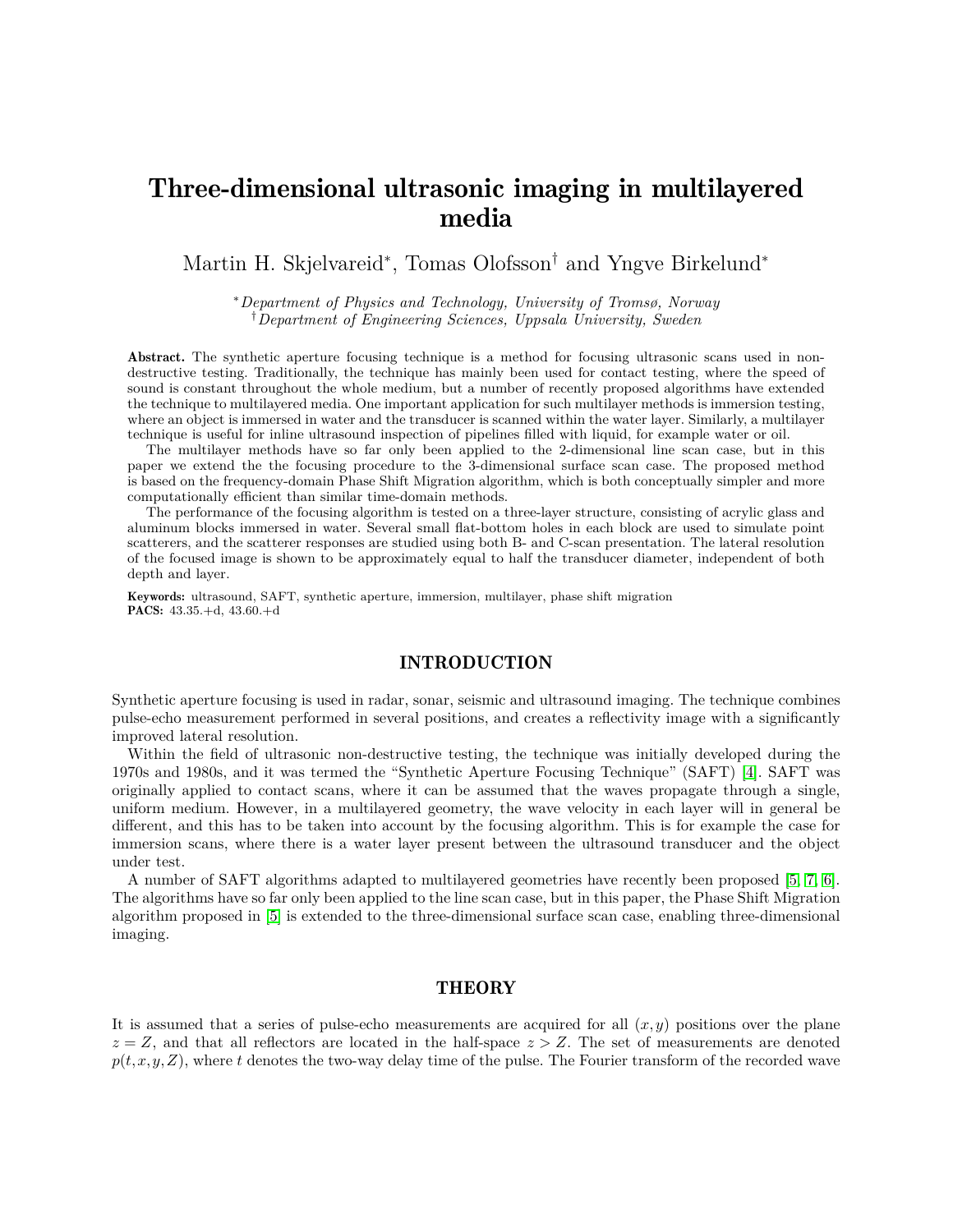field is given by

$$
P(\omega, k_x, k_y, Z) = \frac{1}{(2\pi)^3} \iiint\limits_{-\infty}^{\infty} p(t, x, y, Z) e^{-i(k_x x + k_y y - \omega t)} dx dy dt,
$$
\n(1)

where  $\frac{1}{(2\pi)^3}$  is a normalization constant. It can be shown [\[8\]](#page-3-4) that within a region of constant sound speed, *c*, the wave field can be extrapolated to any depth  $Z + \Delta z$  by multiplication with a complex exponential,

<span id="page-1-2"></span>
$$
P(\omega, k_x, k_y, Z + \Delta z) = P(\omega, k_x, k_y, Z) \cdot \exp(ik_z \Delta z), \qquad (2)
$$

where  $k_z$  is given by

<span id="page-1-0"></span>
$$
k_z(\omega, k_x, k_y, c) = -\text{sgn}(\omega) \cdot \sqrt{\frac{\omega^2}{c^2} - k_x^2 - k_y^2}.\tag{3}
$$

The sign function ensures that the *k<sup>z</sup>* value represents a wave traveling in the negative z direction. An inverse Fourier transform is used to obtain the extrapolated wave field in time-space coordinates,

<span id="page-1-1"></span>
$$
p(t, x, y, Z + \Delta z) = \iiint_{-\infty}^{\infty} \left[ P(\omega, k_x, k_y, Z) \cdot e^{ik_z \Delta z} \right] e^{i(k_x x + k_y y - \omega t)} \, dk_x \, dk_y \, d\omega. \tag{4}
$$

Derivations of migration algorithms for the monostatic case are often based on the exploding reflector model [\[1\]](#page-3-5), which simplifies the inverse imaging problem. This model is also applied here. The scatterers in the region to be imaged are assumed to be sources of acoustic energy, so that the acoustic signals recorded by the transducer are the result of a one-way transmission rather than a two-way transmission and reflection. The propagation delay for the waves remain the same under the exploding reflector model if the effective speed of sound,  $\hat{c}$ , is assumed to be half that of the actual speed of sound,  $\hat{c} = c/2$ .

Under the exploding reflector model, the wave field from a scatterer is maximally concentrated in space at the "time of explosion" (t=0). Thus, a focused image can be obtained from a recorded and Fourier transformed pulse-echo measurement  $P(\omega, k_x, k_y, z)$  by setting the speed of sound in Eq. [3](#page-1-0) equal to  $\hat{c} = c/2$ , and applying the imaging condition  $t = 0$  to Eq. [4,](#page-1-1)

<span id="page-1-3"></span>
$$
I(x,y,z) = \iiint\limits_{-\infty}^{\infty} P(\omega,k_x,k_y,z)e^{i(k_x x + k_y y)} \, dk_x \, dk_y \, d\omega. \tag{5}
$$

Note that this reduces the inverse transform with respect to  $\omega$  to a simple integral over  $\omega$ . Equation [2](#page-1-2) can be used iteratively to extrapolate the wave field to all depths of interest, and Eq. [5](#page-1-3) can subsequently be used to create a focused image plane for each depth. This is the Phase Shift Migration (PSM) originally proposed by Gazdag [\[2\]](#page-3-6). If the region to be imaged consists of multiple layers, the speed of sound is a function of depth,  $c(z)$ . The PSM algorithm can handle such variation in speed of sound, since the  $k_z$  wave number given by Eq. [3](#page-1-0) can be updated during the iterative extrapolation to new depths;  $k_z(\omega, k_x, k_y, \frac{c(z)}{2})$  $\frac{(z)}{2}\bigg).$ 

#### EXPERIMENT

To test the ability of the algorithm to focus images from multilayered media, an experiment with two test blocks with flat bottom holes was conducted. The test blocks were made of poly(methyl methacrylate), also known as acrylic glass, and each block had four flat-bottom holes with 3 mm diameter and 20 mm lateral spacing. The holes in the acrylic glass block were 6, 12, 18 and 24 mm deep, and the holes in the aluminum block were 10, 20, 30 and 40 mm deep. The acrylic glass block was placed on top of the aluminum block, and the arrangement was immersed in water to create a three-layer structure. The blocks were also placed with a 10 mm offset in both the *x* and *y* directions to ensure that the holes in the aluminum block would not be shadowed by the holes in the acrylic glass block. The experimental setup is shown in Fig. [1,](#page-2-0) where the left figure shows the setup from the side, and the right figure shows the blocks from above. The *y* position of the holes in the acrylic glass block and the aluminum block is indicated with *y*<sup>1</sup> and *y*2, respectively.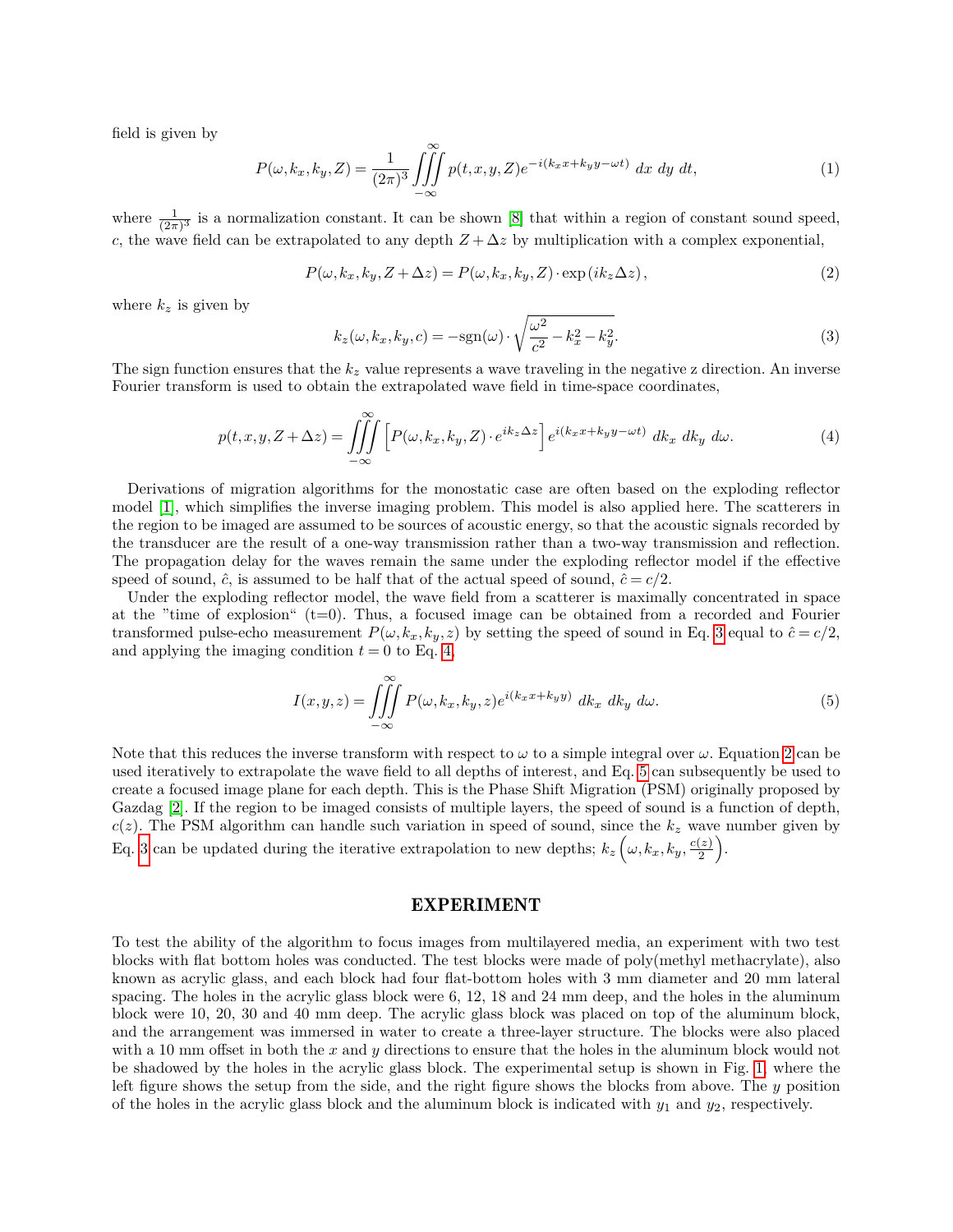

Figure 1. Experimental setup, acrylic glass and aluminum blocks with flat-bottom holes. All dimensions are in mm.

<span id="page-2-0"></span>

<span id="page-2-1"></span>Figure 2. 2D slices from the raw and focused 3D images. Left: Raw data. Right: Focused image. Top: Slices from the acrylic glass block,  $y = y_1$ . Bottom: Slices from the aluminum block,  $y = y_2$ . The images have been normalized relative to the highest amplitude in each image.

The two upper plots in Fig. [2](#page-2-1) show slices of the raw data and focused image from the acrylic glass block, centered on *y*1, and the two lower plots show corresponding slices from the aluminum block, centered on *y*2. It is seen that in the raw data, the response from the flat-bottom holes becomes gradually broader with increasing depth. This effect, which reduces the lateral resolution of the image, is due to the divergence of the ultrasound beam. Compared to the raw data, the corresponding focused images are seen to have a significantly improved lateral resolution. The width of the response from each scatterer is also approximately the same, independent of depth of layer.

A common way to visualize ultrasonic 3D scans is to plot the maximum back-scattered amplitude within a time/depth interval for each measurement position. This is called a C-scan. In Fig. [3,](#page-3-7) the two top plots show C-scans from within the acrylic glass block, and the bottom plots show C-scans from the aluminum block. The left plots are obtained from the raw data, and the right plots are obtained from the focused 3D image.

These plots illustrate that synthetic aperture focusing results in an improved lateral resolution along both the *x* and *y* axis. The diameter of the response at -3 dB from the peak was estimated for all of the scatterers, and it was found that the mean diameters were 2.3 mm in acrylic glass and 2.7 mm in aluminum, respectively.